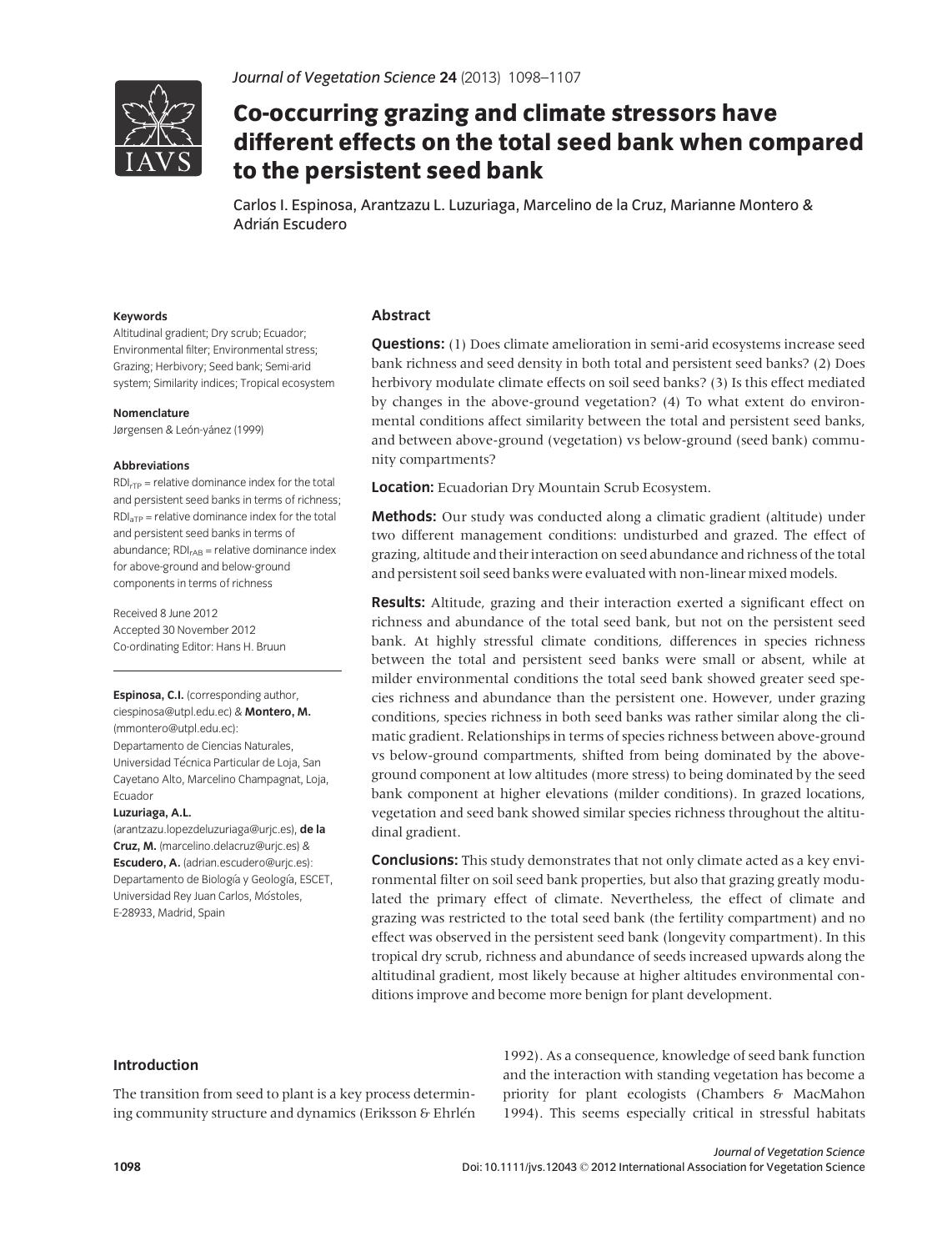such as drylands, where soil seed banks are important ecosystem components (Busso & Bonvissuto 2009) that allow species persistence during unfavourable periods (Kinloch & Friedel 2005) and promote community stability by reducing the impact due to environmental stochasticity (Fenner 1995).

In stressful ecosystems, a two-phase vegetation structure prevails, with patches interspersed among bare ground areas. Several studies have found a profound effect of plant patches and their dynamics on seed bank properties. For instance, seed bank density and richness are much higher inside patches than in bare areas (Pugnaire & Lázaro 2000; Caballero et al. 2008a; Busso & Bonvissuto 2009). This spatial structure is related to higher seed production within patches (seed source effect) and to the capacity of patches to trap seeds from surrounding areas (trapping effect) (Flores & Jurado 2003; Bullock 2004). As a consequence, plant patches prevent seed losses from superficial run-off and act as seed sources during secondary dispersal. Further investigation on how this 'patch effect' on seed bank properties varies with the presence and intensity of some stressors has become a key research topic. For instance, several studies have highlighted the important influence of climate on the relationship between the seed bank and above-ground vegetation patches (Hopfensperger 2007; Chaideftou et al. 2008), and even relationships between the total and persistent seed banks along environmental gradients (e.g. Milton 1939; Thompson 1978; Hopfensperger 2007). Other studies have shown the profound effect of grazing intensity on soil seed bank composition and structure (Cavieres & Arroyo 2001; Funes et al. 2003; Miller & Cummins 2003; Ma et al. 2010a). However, the mechanisms that modulate the 'patch effect' along stress gradients when several stressors such as harsh climatic conditions and herbivory co-occur remain unknown.

Studies on the effect of climatic stress on seed bank properties have shown contrasting results; some studies reporting a decrease of richness and density with stress (Ortega et al. 1997; Cummins & Miller 2002) and others finding positive trends between stressful conditions and seed bank richness and density (Funes et al. 2003). Although some mechanisms have been proposed to explain these apparently contradictory results, they still remain inconclusive. Some authors have suggested that the higher seed densities found at more stressful locations are the consequence of increased seed longevity at low soil water conditions (Cavieres & Arroyo 2001; Turner et al. 2006), related to the decrease in seed viability found in wet and mild conditions (Walck et al. 2011) due to fungal pathogens (Wagner & Mitschunas 2008; Walck et al. 2011). These mechanisms of seed persistence in the soil will be called the 'seed longevity hypothesis'. However, in

benign sites, the better performance of plants usually promotes seed production (Miller & Cummins 2003; Ma et al. 2010a,b) and, consequently, it may lead to higher seed species richness and densities at milder conditions, this will be referred to as 'seed productivity hypothesis'. We suggest that both hypotheses contribute to seed bank properties and that the differences found among several studies are simply a confounded interpretation related to the different weight given in each study to the persistent (seed longevity component) and to the total (fertility component) seed bank compartments. Thus, it is crucial to understand how the balance between the two soil seed bank compartments shifts along environmental gradients. How each seed bank compartment varies along environmental gradients can be tested along an altitudinal gradient, since altitude is a good surrogate of climatic gradients because most climate variables vary in a predictable way (Körner 2003).

Evidence of grazing impact on size, richness and composition of seed banks is also contradictory (Kinloch & Friedel 2005). Some studies have suggested positive responses of seed abundance to grazing (Navie et al. 1996), while others have found neutral effects (Meissner & Facelli 1999; Kinucan & Smeins 2008) or even negative response with increasing grazing pressure (Bertiller 1996). These apparently contradictory effects of grazing rely on the different response of above-ground vegetation to grazing pressure (Pazos et al. 2007; Kinucan & Smeins 2008; Kassahun et al. 2009), i.e. grazing usually affects more intensively the perennial component of the community (Bestelmeyer et al. 2003), improving the conditions for annual species development (Navie et al. 1996), which may increase the importance of annual species in the seed bank.

On the other hand, it is also well known that stressful ecosystems tend to maintain high similarity between above- and below-ground species composition (Thompson & Grime 1979; Henderson et al. 1988; Hopfensperger 2007). The unpredictable environment in drylands favours species that build persistent seed banks and this may lead to high similarity between seed bank and above-ground vegetation (Henderson et al. 1988). In this study, we wish to improve our understanding on the effect of plant patch on soil seed bank properties and, more specifically, how these seed reservoirs (seed bank patches) are affected by the main biotic (i.e. herbivory) and abiotic (i.e. climate) filters and how they interact with the standing vegetation.

With this in mind, we conducted a field survey in the Ecuadorian Dry Mountain Scrub Ecosystem. This ecosystem is especially suitable because the community is dominated by a unique nurse/engineer plant along a very long altitudinal gradient, having locations subject to different grazing pressures. In this dry ecosystem, the relationship between environmental stress and altitude is opposite to that in other latitudes: climate at low elevations is more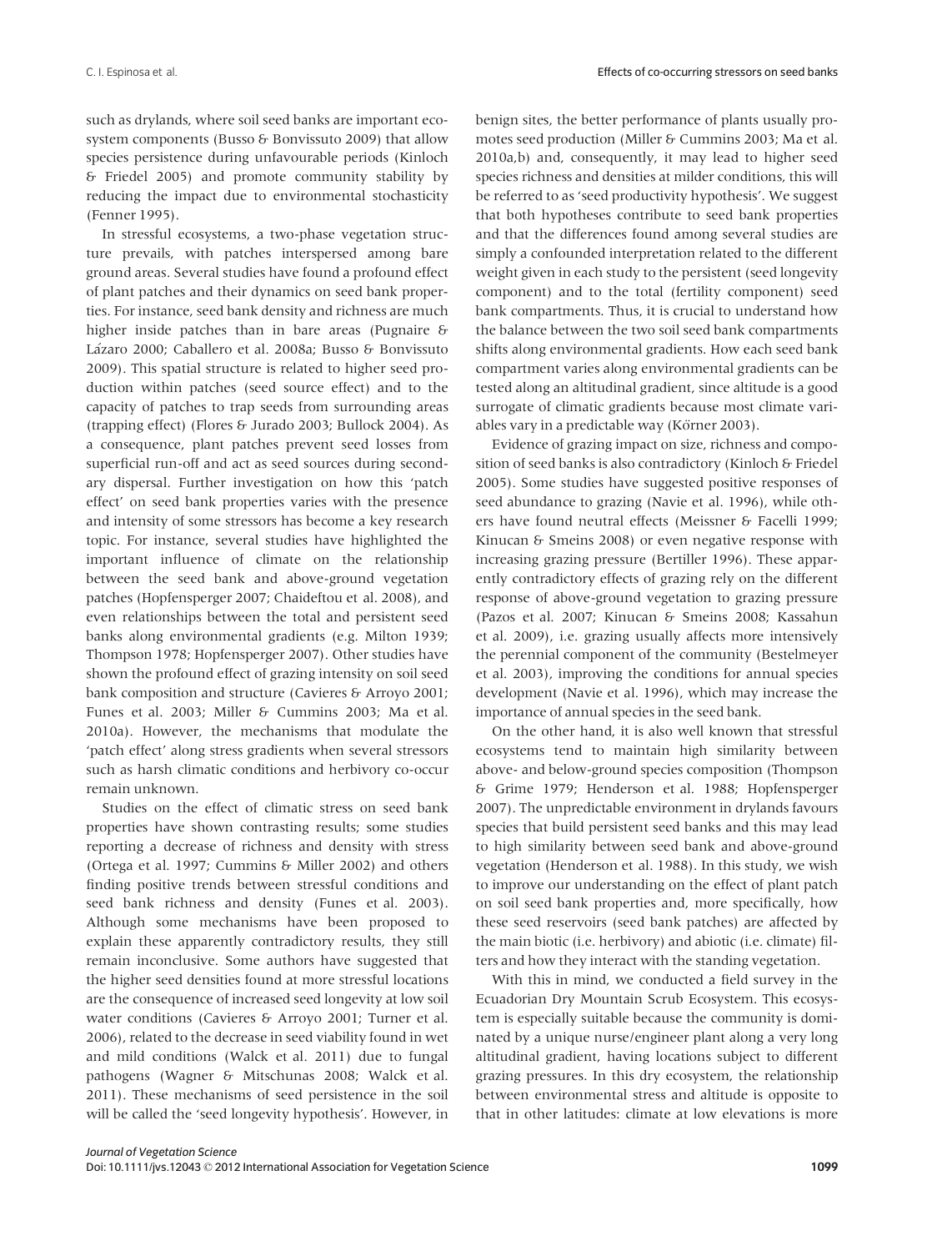stressful, with low water availability and high temperatures, while climate becomes milder towards higher altitudes with an increase in precipitation and a decrease in maximum temperatures. Our working hypotheses are based on the following points: (1) climate amelioration with altitude may increase seed bank density and richness by means of improvement to above-ground vegetation performance and fruit production; (2) climate effect on seed bank properties will most likely be modulated by herbivory; (3) we expect that both stressors will affect the total and persistent seed banks, specifically we expect that under highly stressful conditions differences between the two seed banks will be small or absent, while when environmental conditions become milder, then differences would increase; and (4) we expect that under high climatic stress the difference in richness between above-ground (vegetation) and below-ground (seed bank) components would be smaller than under milder conditions, and that these differences would be also modulated by grazing.

# Methods

## Study site

The fieldwork was undertaken in the Ecuadorian Dry Mountain Scrub Ecosystem, a scrubby variant of Tumbesian dry forests that occur from north Peru to south Ecuador in some inter-Andine valleys along a 1000-m altitudinal gradient (Harlling 1979; Espinosa et al. 2011). Mean annual temperature is 27.5 °C (Catamayo airport; 1500 m a.s.l.), the average maximum temperature is 30.8 °C (in October) and the minimum average temperature is 17.9 °C (in June). Average precipitation and evapotranspiration are 383 mm· $yr^{-1}$  and 1112 mm· $yr^{-1}$ , respectively (Richter & Moreira-Muñoz 2005). From May to December rainfall does not compensate for the local evapotranspiration, which causes an intense water deficit. Mean annual precipitation decreases and mean temperature increases towards lower elevations, probably due to the rain shadow effect induced by the high mountains around the Catamayo valley. Thus, stressful conditions decline towards high altitudes, where environmental conditions became milder and a steady transition occurs from dry scrub vegetation to cloudy montane forests. The geological substrate is conformed of Paleozoic metamorphic rocks intermingled with volcanic and sedimentary rocks from the Cretaceous and Tertiary periods, which create basic (pH 7.6), nutrient-rich, sandy to stony soils.

Vegetation forms conspicuous perennial patches interspersed in bare soil areas dominated by annual plants in the rainy season. Croton wagnerii (Müll) Arg. (Euphorbiaceae) is the dominant patch-forming scrub plant. C. wagnerii is an evergreen shrub up to 2-m high with autochorous or myrmecochorous seed dispersal

(Jara-Guerrero et al. 2011). Other rare xerophytic and spiny species conform the vegetation patches together with Croton plants, such as some cacti-like plants of the genera Euphorbia and some trees up to 7-m high such as Acacia macracantha Humb. & Bonpl. ex Willd. (Fabaceae) and Bursera graveolens (Kunth) Triana & Planch (Burseraceae) (Sierra 1999; Fig. 1).

## Experimental design

We selected two locations 20-km apart from each other in the valley of Catamayo (Loja-Ecuador): Chinchas with altitude from 1490 to 2090 m, and Alamala ranging from 1530 to 1950 m. They constitute an ideal natural system model to test our hypotheses because they share the same climate, slope, orientation, altitude range, substrate and similar vegetation type, differing only in their livestock density. Chinchas has high livestock densities ranging from 1 to 3 head ha<sup> $-1$ </sup> whereas Alamala remains almost undisturbed. Cattle grazing occurs during the rainy season at the phenological optimum of the vegetation. At each location, we established four sites distributed along the altitudinal gradient (Chinchas: 2070, 1950, 1620 and 1480 m a.s.l.; Alamala: 1900, 1670, 1600 and 1530 m a.s.l.). Within each site, two 30 m  $\times$  30 m plots were located <100 m apart and with an altitudinal difference ranging from 10 to 55 m a.s.l. (i.e. 16 plots, eight per location). Climate conditions were more stressful at the lower edge of the gradient with less precipitation and higher temperatures. At the upper edge, the dry scrub community is sharply transformed into a relatively moist forest (Richter & Moreira-Muñoz 2005).

#### Soil seed bank sampling

We randomly selected nine Croton individuals per plot. The seed bank of each *Croton* patch was sampled in the upper, middle and bottom sides and the three samples  $(10 \times 10 \times 3$  cm) were merged to conform our sampling unit. The upper 3 cm of soil were sampled since they accumulate most of the germinable seed bank in arid environments (Caballero et al. 2008a). Soil seed bank was sampled in June 2010 (persistent seed bank) following seedling emergence and before seeds had been shed; the same patches were re-sampled in February 2011 after seeds had been dispersed and prior to seedling emergence (total seed bank). Note that this seed bank type has usually received the name 'transient' seed bank in the literature, but be aware that the soil samples collected in February contain every seed in the soil, not only the transient but also persistent seeds.

A total of 288 samples were collected, sifted and placed in  $12 \times 12$  cm plastic cells in a greenhouse at 25 °C; samples were irrigated every 2 d. Pots contained sterile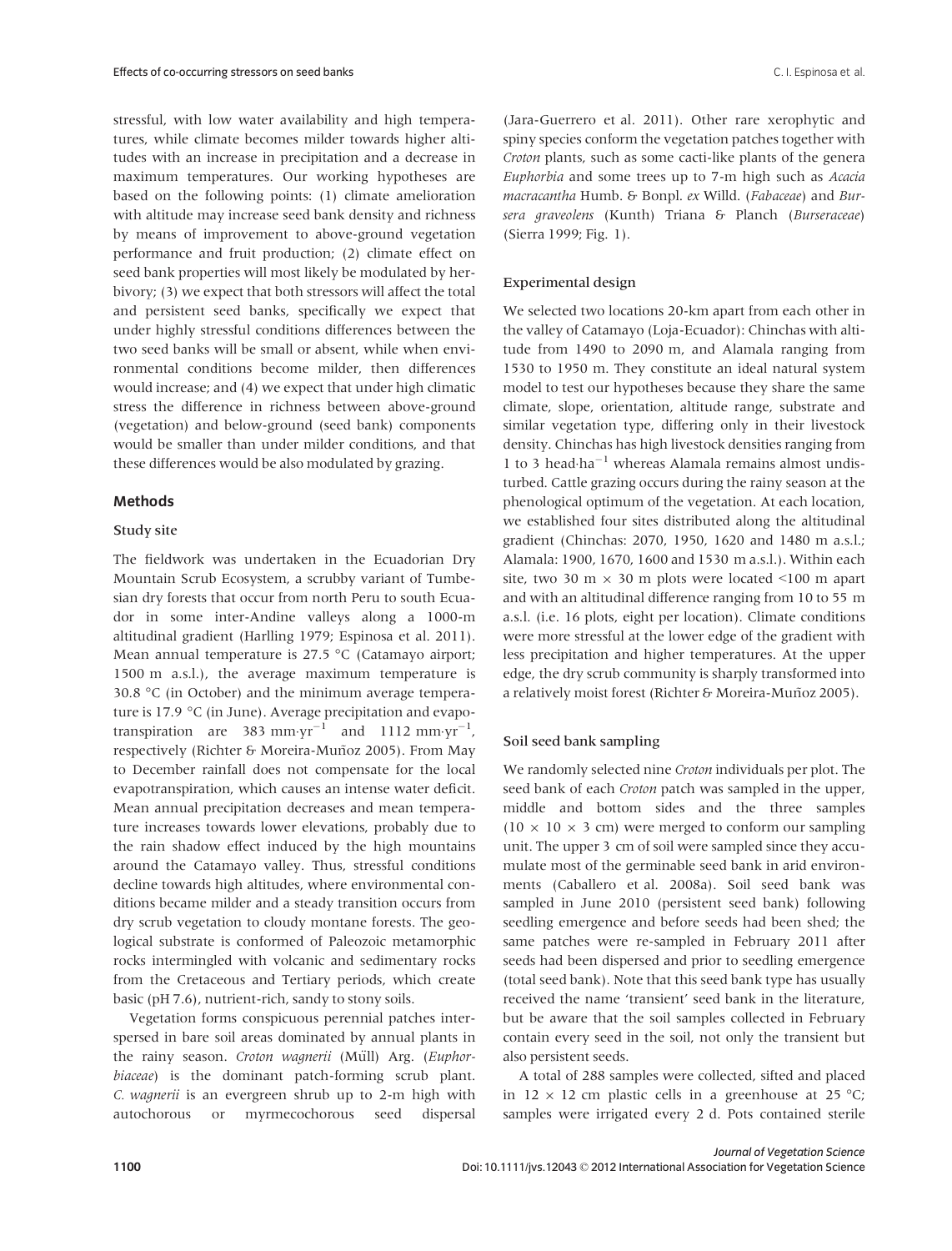

Fig. 1. Monthly precipitation (grey bars), maximum, mean and minimum temperatures at high (a: 2000 m), mid (b: 1700 m) and low (c: 1400 m) elevations of the study site. (d) The dry mountain scrub ecosystem is represented in dark grey and the eight experimental sites are represented with black triangles. Half of the plots were located in Alamala (4°16.37″S, 79°29 51.07″W) and the other half in Chinchas (3°59′51.07″S, 79°26′30.93″W) the coordinates correspond to the centre of each location. (e) a view of the steep slopes of Alamala and Chinchas study sites, (f) Croton wagneri plants, note the patch–open area structure, typical of these dry scrub ecosystems.

substrate of pumice stone to maintain humidity of soil samples and a mesh to prevent the contact of soil with the pumice stone. Control trays with sterile soil were randomly located in order to control for local incoming seed. Monitoring was conducted for 4 mo, until almost no new seedlings emerged; emerged seedlings were identified and removed, species that could not be identified were transplanted until identification was possible (ter Heerdt et al. 1996). All emerging plants were considered.

## Vegetation sampling

Vegetation was sampled at three different spatial scales: (1) The plot scale (30 m  $\times$  30 m): our 16 plots were monitored; vegetation richness of each plot was estimated by means of four 30-m long transects, parallel to the slope and 8-m apart in which we placed 20 contiguous 1.5 m  $\times$  1.5 m quadrats. We recorded the presence and abundance of every perennial plant species in each quadrat and weighted averaged species abundance at the plot level; (2) The patch scale: in each plot, presence and abundance of every perennial species in each selected Croton patch was recorded, together with the maximum patch length and width; and (3) The neighborhood scale: distance between each target patch and the five nearest patches was measured and species occurrences inside neighbouring patches were also recorded; average distance to neighbouring patches for each selected individual was calculated.

## Biotic indices

We calculated three biotic indices based on the relative interaction index (RII) normally used to measure biotic interactions (Armas et al. 2004). In order to estimate changes in the relative dominance of species richness between the persistent and total seed banks (June and February, respectively) we built the following relative dominance index (RDI<sub>rTP</sub>):

$$
RDI_{rTP} = \frac{TSB - PSB}{TSB + PSB}
$$

where, TSB stands for species richness of the total seed bank, and PSB for species richness of the persistent seed bank. Similarly, another RDI was built to evaluate changes in the relative importance in seed abundance also between the total and persistent seed banks ( $RDI<sub>aTP</sub>$ ). Finally, we also built another RDI in order to evaluate shifts in the relative importance of below-ground (i.e. soil seed bank) vs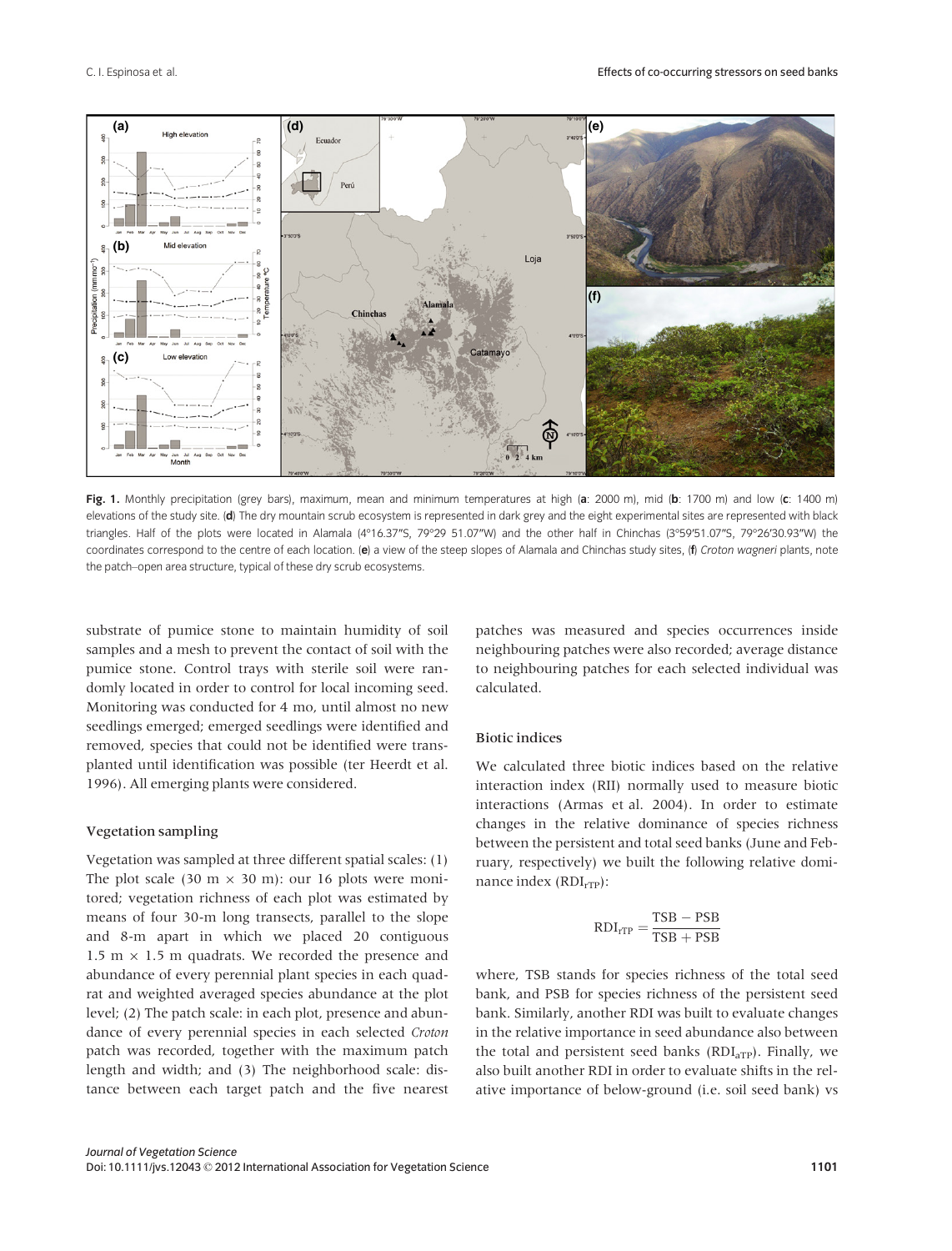above-ground (i.e. standing vegetation) species richness at patch scale ( $RDI<sub>rAB</sub>$ ):

$$
RDIrAB = \frac{SB - AGV}{SB + AGV}
$$

where, SB is the accumulated seed richness of perennial species found in both the total and persistent seed banks, and AGV is the above-ground perennial vegetation species richness. In this case, we focused only on the perennial component since most annuals are ephemerals and very difficult to survey.

These indices range from  $-1$  to 1. For the RDI<sub>rTP</sub> and RDIaTP indices these values represent dominance of the persistent  $(-1)$  and of the total  $(+1)$  seed banks. For the RDIrAB these values represent species richness dominance in the standing vegetation  $(-1)$  and in the seed bank  $(+1)$ .

## Data analyses

Nonlinear mixed models were used to model our two different types of data due to their versatility for dealing with any form of data: (1) abundance and richness of both total and persistent seed banks; and (2) relative dominance indices (RDI). We used altitude, grazing and their interaction as predictors. We also included the average distance to the five neighbouring patches, the patch area, and the perennial species richness at plot, neighbour and patch scales. All these predictors were considered fixed factors. Plot was included as a random factor in order to account for spatial autocorrelation and other potential biases due to some unobserved trends related to our field experimental design (Warren 2010). The convenience of including the quadratic term of altitude and their interaction to account for non-monotonic responses along the gradient was also considered. We built models with these quadratic terms, and by using an AIC criterion the convenience of including these terms was evaluated. In the  $RDI<sub>rAB</sub>$  index, we did not include the fixed factors related to the above-ground vegetation.

Since our variables were asymptotically bounded between a minimum and a maximum observed value, we fitted models based on two-parameter logistic functions (i.e.  $=$   $\frac{e^{a+bx}}{1+e^{a+bx}}$ ), expanded and translated to fit the responses between the corresponding bounding limits (Legendre & Legendre 1998). This approach releases the analysis from the need to transform the data in order to fit any of the probability distributions usually assumed by GLMs (O'Hara & Kotze 2010; Warton & Hui 2011). We performed the usual model diagnostics and when apparent violations were found, we refitted the SE of the coefficients by adjusting the estimated variance–covariance matrix by means of sandwich estimators (White 1996).

Statistical analyses were performed with the packages stats, nlme (Pinheiro & Bates 2000) and nls (Bates & Chambers 1992) in the R environment (R Foundation for Statistical Computing, Vienna, AT).

# Results

In this study, 2842 seedlings of 15 species emerged from the total seed bank and 1286 seedlings of 16 species from the persistent seed bank. Overall, we detected 22 species (21 species mentioned in Appendix S1 and one taxon that could not be identified to species). Ten of these species (three perennials and seven annuals) appeared in both seed banks, six species (five perennials and one annual) were only present in the total seed bank and six species (all of them perennials) only occurred in the persistent seed bank. Average species richness per soil sample was very similar in total (2.9  $\pm$  0.11 species) and persistent (2.8  $\pm$ 0.15 species) seed banks, ranging from zero to seven and eight species, respectively. Seed density was lower in the persistent seed bank (mean:  $297.7 \pm 27.2$  seeds $\cdot$ m<sup>-2</sup>; range: 0–2066.6 seeds $\cdot$ m<sup>-2</sup>) than in the total seed bank (mean:  $658 \pm 59.1 \text{ seeds} \cdot \text{m}^{-2}$ ; range: 0–4666 seeds $\cdot \text{m}^{-2}$ ).

Altitude, grazing and their interaction exerted a significant effect on seed richness and seed abundance of the total seed bank; however, no significant effect was observed on the persistent seed bank (Table 1). Richness and abundance of the total seed bank increased upwards

Table 1. Coefficients of fitted models for the total and persistent seed bank richness and abundance. Altitude<sup>2</sup>: the quadratic term of altitude. Altitude:Grazing: interaction between altitude and grazing. Rich<sub>patch</sub>: plant richness in the target patch. Rich<sub>neighbor</sub>: plant richness in the five nearest neighbour patches. Rich<sub>plot</sub>: plant richness in the plot. Area<sub>patch</sub>: patch area. AverD: average distance between the target patch and the five nearest patches. The significance is shown as  $***P < 0.01$ ,  $**P < 0.05$ . n.i.: variables not included in the model (see Methods).

| Predictors                        | Total seed bank |             | Persistent seed bank |            |
|-----------------------------------|-----------------|-------------|----------------------|------------|
|                                   | Richness        | Abundance   | Richness             | Abundance  |
| Intercept                         | 37.81**         | $-11.6$     | $-3.9**$             | $-3.4$     |
| Altitude                          | $-0.05***$      | $0.005***$  | 0.001                | $-0.00003$ |
| Altitude <sup>2</sup>             | $0.00001***$    | n.i         | n.i                  | n.i        |
| Grazing                           | $-32.24**$      | $10.3***$   | 2.5                  | 0.6        |
| Altitude:<br>Grazing              | $0.04**$        | $-0.005***$ | $-0.001$             | $-0.00001$ |
| Altitude <sup>2.</sup><br>Grazing | $-0.00001**$    | n.i         | n.i                  | n.i        |
| Rich <sub>patch</sub>             | 0.05            | $0.14**$    | 0.09                 | $0.4***$   |
| Rich <sub>neighbor</sub>          | $-0.09$         | $-0.004$    | 0.01                 | 0.06       |
| Richplot                          | 0.01            | 0.022       | 0.05                 | 0.05       |
| Area <sub>patch</sub>             | $-0.03$         | $-0.08$     | $-0.05$              | $-0.24***$ |
| AverD                             | 0.06            | $0.28***$   | 0.03                 | $0.37***$  |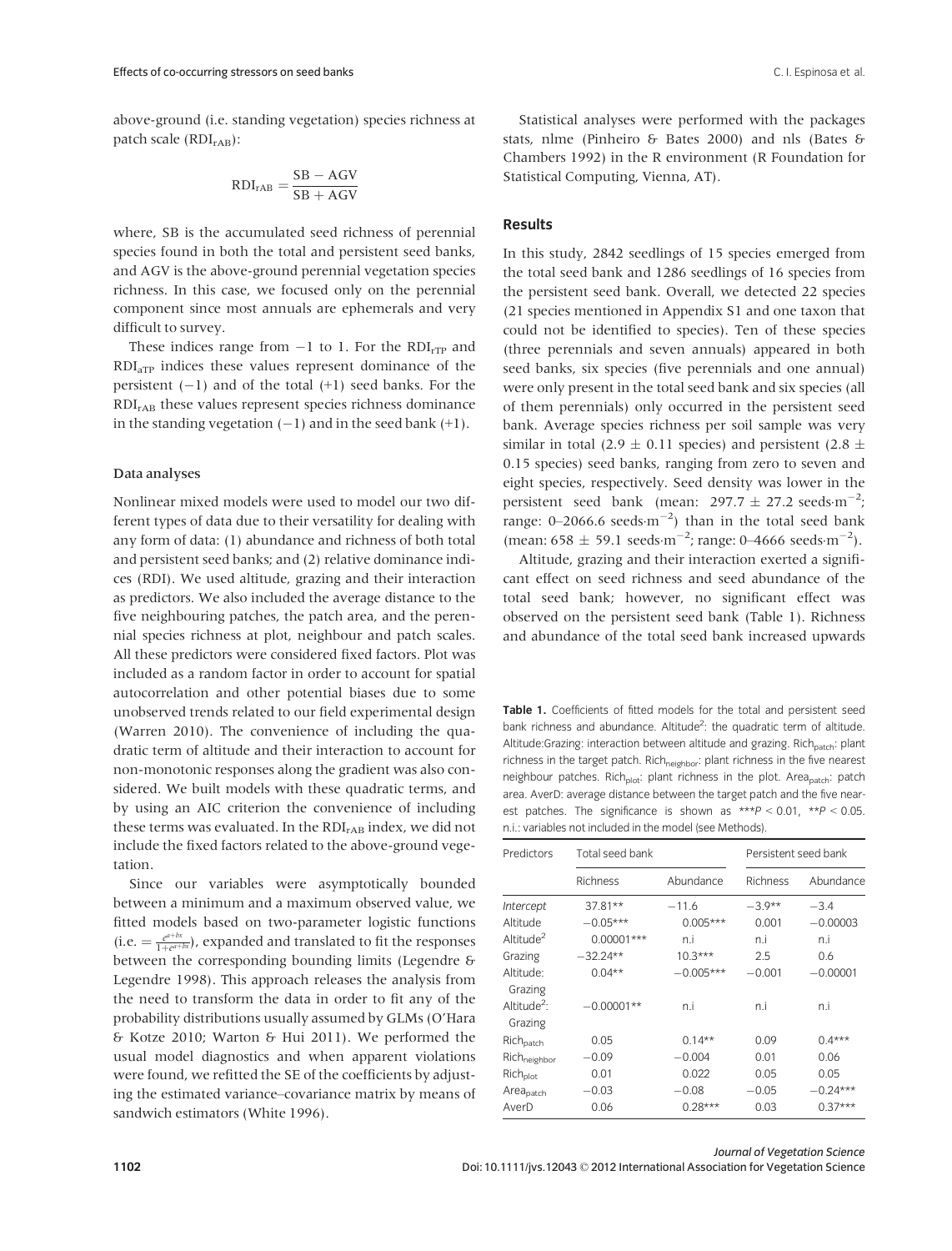along the altitudinal gradient, however both parameters remained rather constant under grazing conditions all along the altitudinal gradient towards milder environmental conditions (Fig. 2). Most species abundances increased towards the milder higher altitudes in ungrazed locations (Appendix S1). Moreover, many seed species only occurred at the highest altitudes of ungrazed areas (i.e. Llagunoa nitida, Tragus bertorianus, Opuntia cylindrica, etc.). Otherwise, under grazing conditions, most species seemed to be favoured by grazing at least in terms of seed abundance in the soil seed bank (i.e. Acacia macrantha, Poa sp., Sida acuta, Gaya calyptrata, Urochloa fasciculata, etc.), while a few species seem to have been removed by grazing, e.g. Opuntia cylindrica and Llagunoa nitida. Thus, an important shift in species composition between grazed and ungrazed locations, as well as along the altitudinal gradient, was observed.

Above-ground plant richness measured at patch scale significantly increased seed abundance, both in the total and persistent seed banks; however, no other aboveground plant richness predictor measured at different spatial scales affected seed bank characteristics (Table 1). Patch size showed a negative effect on seed abundance of the persistent seed bank. In addition, the longer the distance to neighbouring patches the greater the seed abundance in the target Croton individual.

There was a significant interaction between altitude and grazing for the relative contribution in species richness (RDI<sub>rTP</sub>) and seed abundance (RDI<sub>aTP</sub>) of the total vs the persistent seed banks (Table 2, Fig. 3). At low altitudes (high stressful climate conditions) differences in species richness between the total and persistent seed banks were small or absent, while at higher altitudes (milder environmental conditions) the total seed bank showed increased seed species richness and abundance than the persistent one. However, under grazing conditions, species richness in both seed banks was rather similar throughout the climate gradient. In terms of seed abundance, the dominance of the total seed bank increased upwards along with altitude in ungrazed conditions; the opposite occurred under grazing conditions and the RDI<sub>aTP</sub> index decreased towards higher altitudes until seed abundance was nearly the same in both seed banks.

Table 2. Coefficients of fitted models for relative dominance indices. RDI<sub>rTP</sub>: relative dominance index between total and persistent seed banks in terms of richness;  $RDI<sub>ATP</sub>$ : relative dominance index between total and persistent seed banks in terms of abundance; RDI<sub>rAB</sub>: relative dominance index between above-ground (vegetation) and below-ground (accumulated seed bank) in terms of richness. Altitude<sup>2</sup>: the quadratic term of altitude. Altitude:Grazing: interaction between altitude and grazing. Rich<sub>patch</sub>: perennial plant richness in the target patch. Rich<sub>neighbor</sub>: perennial plant richness in the five nearest neighbour patches. Rich<sub>plot</sub>: plant richness in the plot. Area<sub>patch</sub>: area of the target patch. AverD: average distance between the target patch and the five nearest patches. The significance is shown as  $***P < 0.01$ ;  $**P < 0.05$ ; n.i.: predictors not included in the model (see Methods).

| Predictors                      | RDI <sub>rTP</sub> | $RDI_{ATP}$ | $RDI_{rAB}$ |
|---------------------------------|--------------------|-------------|-------------|
| Intercept                       | 32.35              | $-5.53**$   | $-4.73***$  |
| Altitude                        | $-0.04$            | $0.003***$  | $0.002**$   |
| Altitude <sup>2</sup>           | 0.00001            | n.i.        | n.i.        |
| Grazing                         | $-59.5**$          | $8.07***$   | $4.94**$    |
| Altitude:Grazing                | $0.07***$          | $-0.004***$ | $-0.003**$  |
| Altitude <sup>2</sup> : Grazing | $-0.00002***$      | n.i.        | n.i.        |
| Rich <sub>patch</sub>           | 0.06               | 0.08        | n.i.        |
| Rich <sub>neighbor</sub>        | $-0.05$            | 0.09        | n.i.        |
| Rich <sub>plot</sub>            | $-0.004$           | $-0.01$     | n.i.        |
| Area <sub>patch</sub>           | $-0.06$            | $-0.04$     | $-0.06$     |
| AverD                           | 0.03               | 0.04        | 0.13        |



Fig. 2. Shifts in the total seed bank species richness (a) and seed abundance (b) with altitude under two grazing conditions. Patches are represented with circles; black circles represent the grazed patches and white circles the undisturbed ones. Fitted models are shown for each location, solid line for the grazed location and dotted line for the undisturbed one.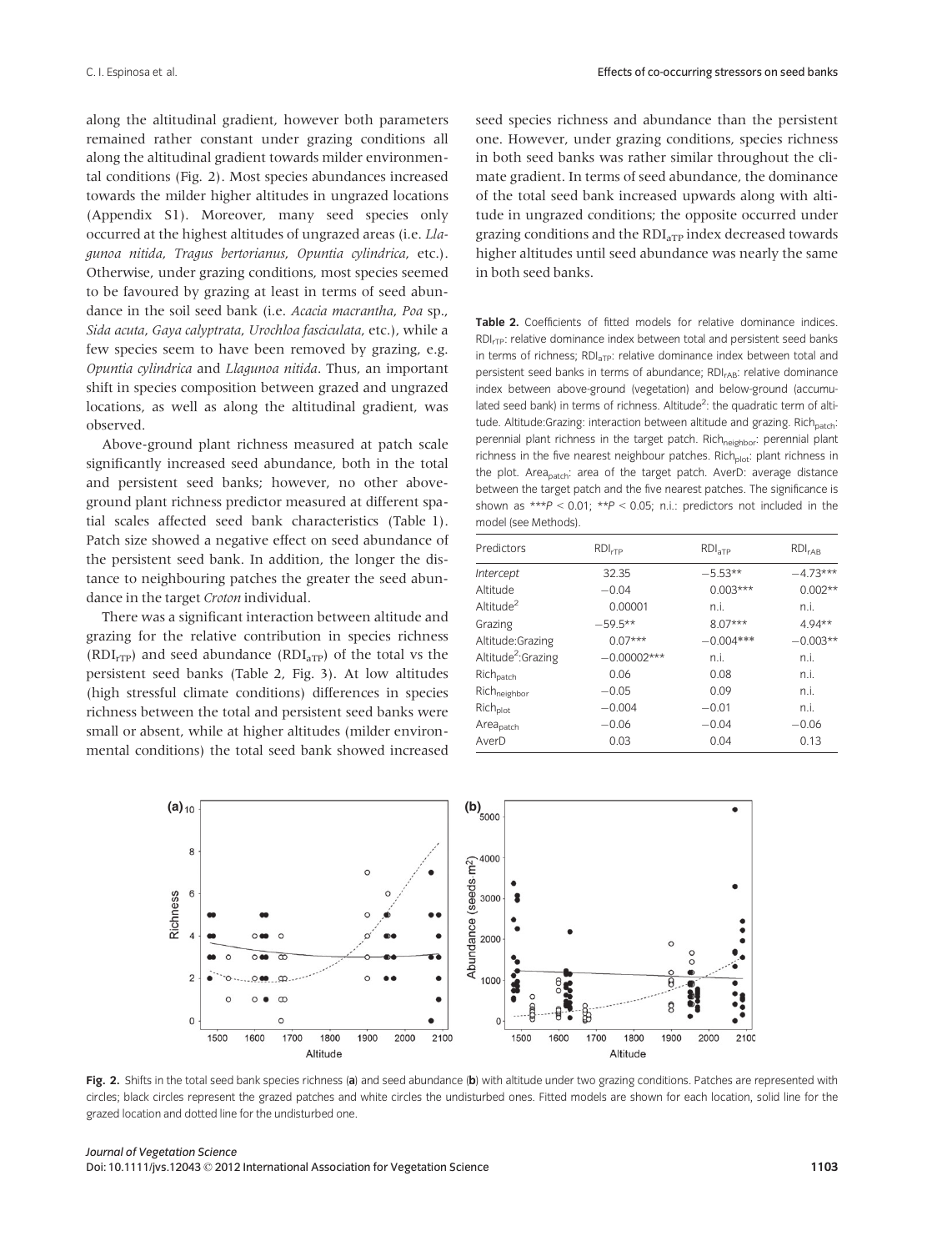

Fig. 3. Shifts in the relative dominance indices (RDI) with altitude and under two different grazing regimes. RDI<sub>rTP</sub>: relative dominance index between total and persistent seed banks in terms of richness; RDI<sub>aTP</sub>: relative dominance index between total and persistent seed banks in terms of abundance; RDI<sub>rAB</sub>: relative dominance index between aboveground (vegetation) and below-ground (accumulated seed bank) in terms of richness. Positive values indicate dominance of the total seed bank over the persistent one  $(a \text{ and } b)$  or dominance of the below-ground component over the above-ground component (c) (see Methods for more details). Patches are represented with circles; black circles represent the grazed patches and white circles the undisturbed ones. Fitted models are shown for each location, solid line for the grazed location and dotted line for the undisturbed one.

At low altitudes (dry conditions), perennial species richness was higher in above-ground (vegetation) than belowground (accumulated seed bank), and this relationship shifted towards being dominated by the below-ground compartment at higher altitudes (Table 2: see  $RDI<sub>rAB</sub>$  in Fig. 3). However, this relationship was not observed in the grazed locations, where above-ground and below-ground species richness were rather similar throughout the altitudinal gradient.

# Discussion

As expected, our study demonstrates that climate, indirectly estimated by altitude, acted as a key environmental filter for the development of the soil seed bank and that, concurrently, grazing modulated the effect of this primary climate filter on soil seed bank properties. In our tropical dry scrub system, we observed a marked increase in seed species richness and abundance in the total seed bank towards higher altitudes, most likely related to amelioration of environmental conditions, from water shortage at the lowest edge to milder conditions at the upper limit (Richter & Moreira-Munoz 2005). Under milder condi- ~ tions the number of species able to survive and reproduce, as well as seed production of each species were probably larger. This improvement of above-ground vegetation richness and productivity would eventually be translated to soil seed bank properties, such as richness and abundance. Other studies carried out in very stressful habitats, such as alpine mountains and arctic ecosystems, reported a decrease in seed bank richness and abundance with altitude (Funes et al. 2003; Ma et al. 2010b); however, these ecosystems, unlike our tropical mountain dry ecosystem, are characterized by increasing climatic stress with altitude that greatly constrain seed production (Thompson 1985).

Nevertheless, the above-mentioned trend was completely out-weighed by grazing. We detected a decisive effect of grazing modulating the climate trend. More specifically, grazing led to an increase in most species seed abundances, probably because grazing produced more available open space as a consequence of a higher eating pressure on Croton patches, thus creating larger open areas among patches. This also implied a homogenizing effect of grazing on the total seed bank in terms of seed abundance throughout the altitudinal gradient, most probably due to cattle wandering up and down this gradient, which might have favoured propagule dispersal from species-rich zones to species-poor ones. Eventually, grazing reduced total seed bank richness at high elevations and promoted species richness at low altitudes. Specifically, shrubs or trees such as Caesalpinia glabrata, C. spinosa and Lycianthes lycioides only appeared at low elevations in the grazed locations, while other trees or shrubs, e.g. Acacia macrantha, increased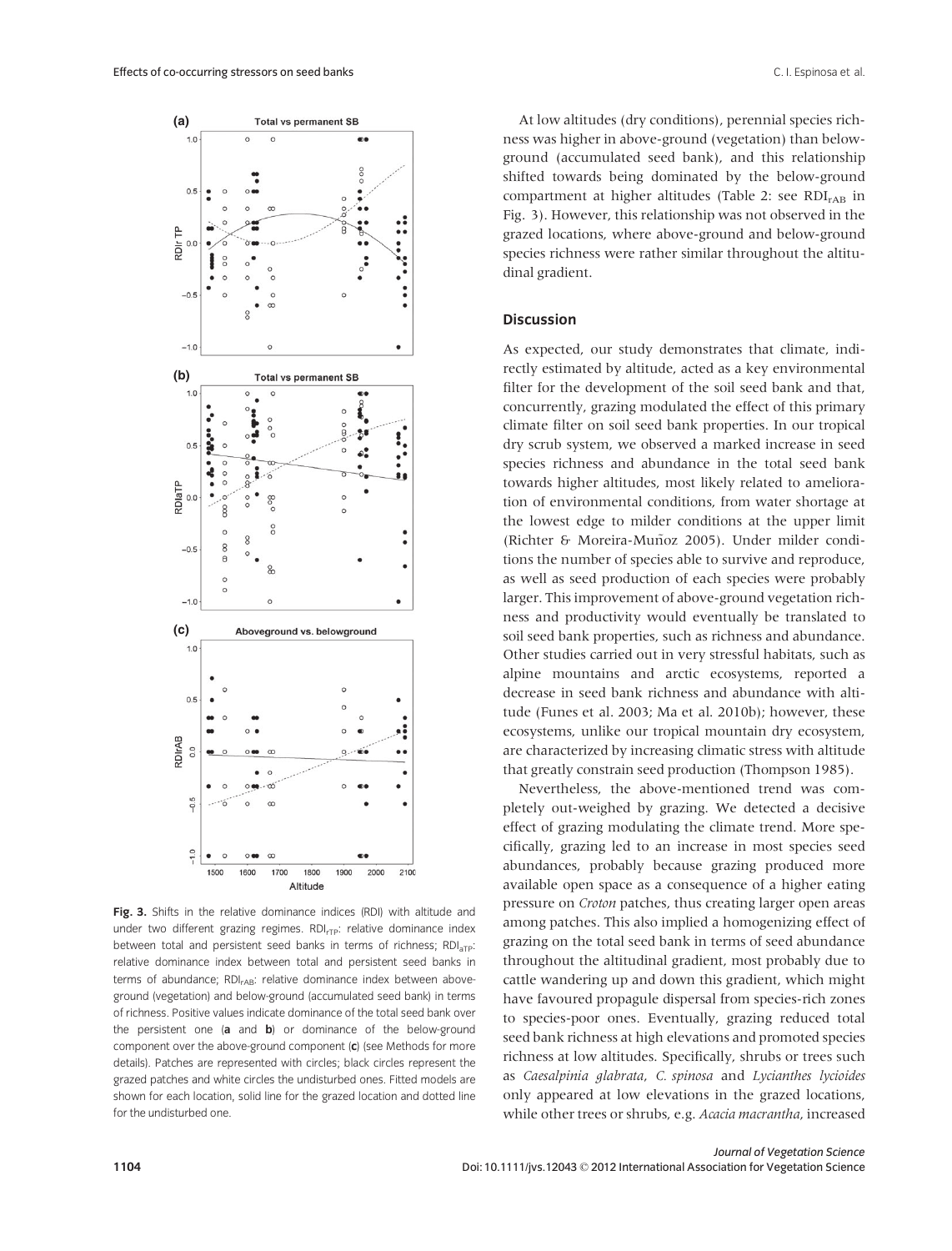their presence in the seed bank towards higher elevations (see Appendix S1). Overall, species of the Poaceae family increased towards high altitudes under grazing conditions. Although we did not evaluate the mechanisms underlying this pattern, we suggest that larger biomass productivity of the more mesic high altitudes may induce cattle to spend more time grazing, and thus it may greatly affect the presence of species intolerant to grazing (see Ortega et al. 1997), while at lower altitudes plant species sheltered below shrubs may be able to avoid grazing and reproduce in order to refill the soil seed bank.

Nevertheless, although altitude increased richness and abundance in the total seed bank within a patch, we did not detect any effect of altitude on the persistent seed bank. Since the persistent seed bank is mainly composed of long-lasting seeds, processes that alter longevity of seeds may have had a large impact on composition and structure of the persistent seed bank. The expected positive effect of altitude on this compartment might have been overridden due to a decrease in seed longevity in the more benign environmental conditions (Cavieres & Arroyo 2001), as increasing soil moisture enhances fungal infection and predation of seeds (Funes et al. 2003).

The average distance to neighbouring patches had an unexpected positive effect on the abundance of both seed banks, i.e. the larger the distance to neighbouring patches the larger the seed abundance in the target patch. This could be due to secondary seed dispersal, via anemochory, as well as due to run-off events on the soil surface that may have swept away superficial seeds, these being the more isolated shrubs that collected more seeds. Patch size negatively affected seed abundance in the persistent but not in the total seed bank. This decline could be explained due to two non-exclusive mechanisms related to higher soil moisture beneath plant patches: on the one hand, soil moisture may have favoured fungal infection and the corresponding loss of viability; on the other hand, it may have promoted seed germination of the superficial seed bank, and thus fewer seeds would enter the persistent seed bank, causing seed bank depletion.

Changes in co-occurrence of both biotic and abiotic stressors seem to induce shifts in the balance in terms of dominance of the species richness between the total and the persistent seed banks. Under ungrazed conditions, the total seed bank became dominant both in richness and abundance at high altitudes (less stress), whereas under the more stressful conditions of lowland areas the total and the persistent seed banks showed similar seed abundance and number of species. The development of the persistent and total seed banks is largely influenced by seed production of the above-ground vegetation and seed longevity in the soil (Cavieres & Arroyo 2001; Ma et al. 2010a,b). Thus, the rainy climate of high altitudes may have induced seed production (i.e. fertility component) (Ortega et al. 1997) together with a decrease in seed longevity (Cavieres & Arroyo 2001), and consequently, it may have increased the importance of the total seed bank. On the other hand, stressful climatic conditions may have limited the production of seed, but simultaneously, these dry conditions may have enhanced seed longevity, causing the persistent and the total seed banks to be very similar in richness (Ortega et al. 1997).

Balance between the dominance of above-ground and below-ground community compartments in terms of richness varied greatly along altitude and under different grazing conditions. In contrast to expectations, under the more stressful climate conditions of lowland locations, above-ground vegetation dominated in terms of species richness, at least in ungrazed conditions. Facilitation mechanisms may be acting on the above-ground plant community under stressful conditions, and thus positive interactions may have promoted plant species richness in this community compartment (Bertness & Callaway 1994). Nevertheless, in line with our hypothesis, grazing leveled off above-ground and below-ground species richness, which suggests that under high stress conditions the seed bank and the extant vegetation are closely related and that both compartments respond in a similar way. Our results support the 'spiral dynamics model' proposed in Caballero et al. (2008b) for semi-arid gypsum environments. Current theory suggests that the close relationship between above-ground and below-ground components will be maintained over time, and that small changes in one component will lead to dynamic shifts in the system over time.

In conclusion, our results show that although climate is the primary factor determining soil seed bank properties, its effect was profoundly modulated by grazing, as suggested by the existence of an important interaction between the two stressors. Not only seed abundance and richness but also the relative dominance of total and persistent seed banks were affected by both environmental stressors. Our results support that both the 'seed productivity hypothesis' and the 'seed longevity hypothesis' contributed to conform the soil seed bank, and even more we suggest that shifts in seed bank properties were mainly related to local conditions. Specifically, the seed productivity hypothesis may explain the dominance of the total seed bank at high altitudes, due to the improvement in plant performance under benign climatic conditions and the corresponding increase in seed input into the seed bank; at the same time, the seed longevity hypothesis may be responsible for the dominance in the persistent seed bank detected under the high stress conditions of the lowlands, where the total and persistent seed bank abundances converge to similar species number. Changes in these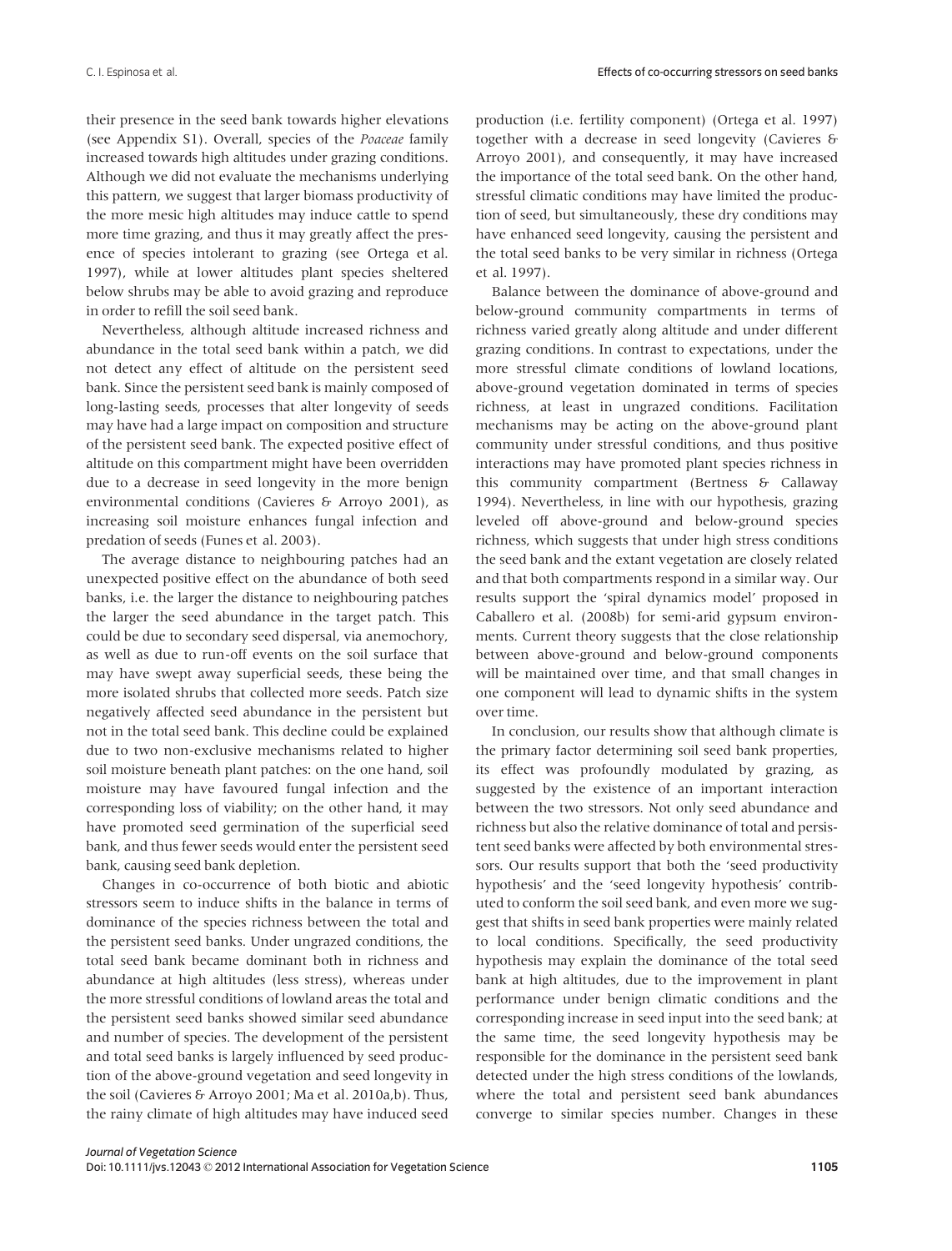patterns produced by grazing were probably linked to changes in the above-ground vegetation.

# Acknowledgements

This work has been partially supported by project A/030244/10 financed by Agencia Española de Cooperación Internacional y para el Desarrollo (AECID), project REMEDINAL2 (P2009/AMB-1783) financed by the Comunidad de Madrid, project ISLAS CGL2009-13190- C03-01 financed by the Spanish Ministerio de Ciencia e Innovacion, project EPES financed for the Ibero-Ameri can Programme for Science, Technology and Development (CYTED), project PIC 08 138 – Ecuador Secretaria Nacional de Educación Superior Ciencia, Tecnología e Innovación (SENESCYT, www.senescyt.gob.ec), and SENESCYT scholarship 2008-2. Thanks to MALCA for access to dry scrub ecosystem. We also acknowledge Adolfo Chamba for his collaboration in the field and greenhouse work.

# References

- Armas, C., Ordiales, R. & Pugnaire, F.I. 2004. Measuring plant interactions: a new comparative index. Ecology 85: 2682– 2686.
- Bates, D.M. & Chambers, J.M. 1992. Nonlinear models. In: Chambers, J.M. & Hastie, T.J. (eds.) Statistical models, pp. 421 –454. S. Wadsworth & Brooks, Pacific Grove, CA, US.
- Bertiller, M.B. 1996. Grazing effects on sustainable semiarid rangelands in Patagonia: the state and dynamics of the soil seed bank. Environmental Management 20: 123–132.
- Bertness, M.D. & Callaway, R. 1994. Positive interactions in communities. Trends in Ecology  $e^{i}$  Evolution 9: 191-193.
- Bestelmeyer, B.T., Brown, J.R., Havstad, K.M., Alexander, R., Chavez, G. & Herrick, J.E. 2003. Development and use of state-and-transition models for rangelands. Journal of Range Management 56: 114–126.
- Bullock, J. 2004. Plants as seed traps: inter-specific interference with dispersal. Acta Oecologica 25: 35–41.
- Busso, C.A. & Bonvissuto, G.L. 2009. Soil seed bank in and between vegetation patches in arid Patagonia, Argentina. Environmental and Experimental Botany 67: 188–195.
- Caballero, I., Olano, J.M., Escudero, A. & Loidi, J. 2008a. Seed bank spatial structure in semi-arid environments: beyond the patch-bare area dichotomy. Plant Ecology 195: 215–223.
- Caballero, I., Olano, J.M., Loidi, J. & Escudero, A. 2008b. A model for small-scale seed bank and standing vegetation connection along time. Oikos 117: 1788–1795.
- Cavieres, L.A. & Arroyo, M.T.K. 2001. Persistent soil seed banks in Phacelia secunda (Hydrophyllaceae): experimental detection of variation along an altitudinal gradient in the Andes of central Chile (33°S). Journal of Ecology 89: 31–39.
- Chaideftou, E., Thanos, C.A., Bergmeier, E., Kallimanis, A. & Dimopoulos, P. 2008. Seed bank composition and above-

ground vegetation in response to grazing in sub-Mediterranean oak forests (NW Greece). Plant Ecology 201: 255–265.

- Chambers, J.C. & MacMahon, J.A. 1994. A day in the life of a seed: movements and fates of seeds and their implications for natural and managed systems. Annual Review of Ecology and Systematics 25: 263–292.
- Cummins, R.P. & Miller, G.R. 2002. Altitudinal gradients in seed dynamics of Calluna vulgaris in eastern Scotland. Journal of Vegetation Science 13: 859–866.
- Eriksson, O. & Ehrlén, J. 1992. Seed and microsite limitation of recruitment in plant populations. Oecologia 91: 360–364.
- Espinosa, C.I., Cabrera, O., Luzuriaga, A.L. & Escudero, A. 2011. What factors affect diversity and species composition of endangered tumbesian dry forests in Southern Ecuador? Biotropica 43: 15–22.
- Fenner, M. 1995. Ecology of seed banks. In: Kigel, J. & Galili, G. (eds.) Seed development and germination, pp. 507–528. Marcel Dekker, New York, NY, US.
- Flores, J. & Jurado, E. 2003. Are nurse–protégé interactions more common among plants from arid environments? Journal of Vegetation Science 14: 911–916.
- Funes, G., Basconcelo, S., Dıaz, S. & Cabido, M. 2003. Seed bank dynamics in tall-tussock grasslands along an altitudinal gradient. Journal of Vegetation Science 14: 253–258.
- Harlling, G. 1979. The vegetation types of Ecuador a brief survey. In: Larsen, K. & Nielsen, L.B. (eds.) Tropical botany, pp. 165–174. Academic Press, London, UK.
- ter Heerdt, G.N.J., Verweij, G.L., Bekker, R.M. & Bakker, J.P. 1996. An improved method for seed bank analysis, seedling emergence after removing the soil by sieving. Functional Ecology 10: 144–151.
- Henderson, C.B., Petersen, K.E. & Redak, R.A. 1988. Spatial and temporal patterns in the seed bank and vegetation of a desert grassland community. Journal of Ecology 76: 717.
- Hopfensperger, K.N. 2007. A review of similarity between seed bank and standing vegetation across ecosystems. Oikos 116: 1438–1448.
- Jara-Guerrero, A., de la Cruz, M. & Mendez, M. 2011. Seed dispersal spectrum of woody species in south Ecuadorian dry forests: environmental correlates and the effect of considering species abundance. Biotropica 43: 722–730.
- Jørgensen, P.M. & León-Yánez, S. (eds.). 1999. Catalogue of the vascular plants of Ecuador. Monogr. Syst. Bot. Missouri Bot. Gard. 75: i–viii, 1–1182.
- Kassahun, A., Snyman, H. & Smit, G. 2009. Soil seed bank evaluation along a degradation gradient in arid rangelands of the Somali region, eastern Ethiopia. Agriculture, Ecosystems and Environment 129: 428–436.
- Kinloch, J. & Friedel, M.H. 2005. Soil seed reserves in arid grazing lands of central Australia. Part 1: seed bank and vegetation dynamics. Journal of Arid Environments 60: 133–161.
- Kinucan, R.J. & Smeins, F.E. 2008. Soil seed bank of a semiarid Texas grassland under three long-term (36-years) grazing regimes. American Midland Naturalist 128: 11–21.